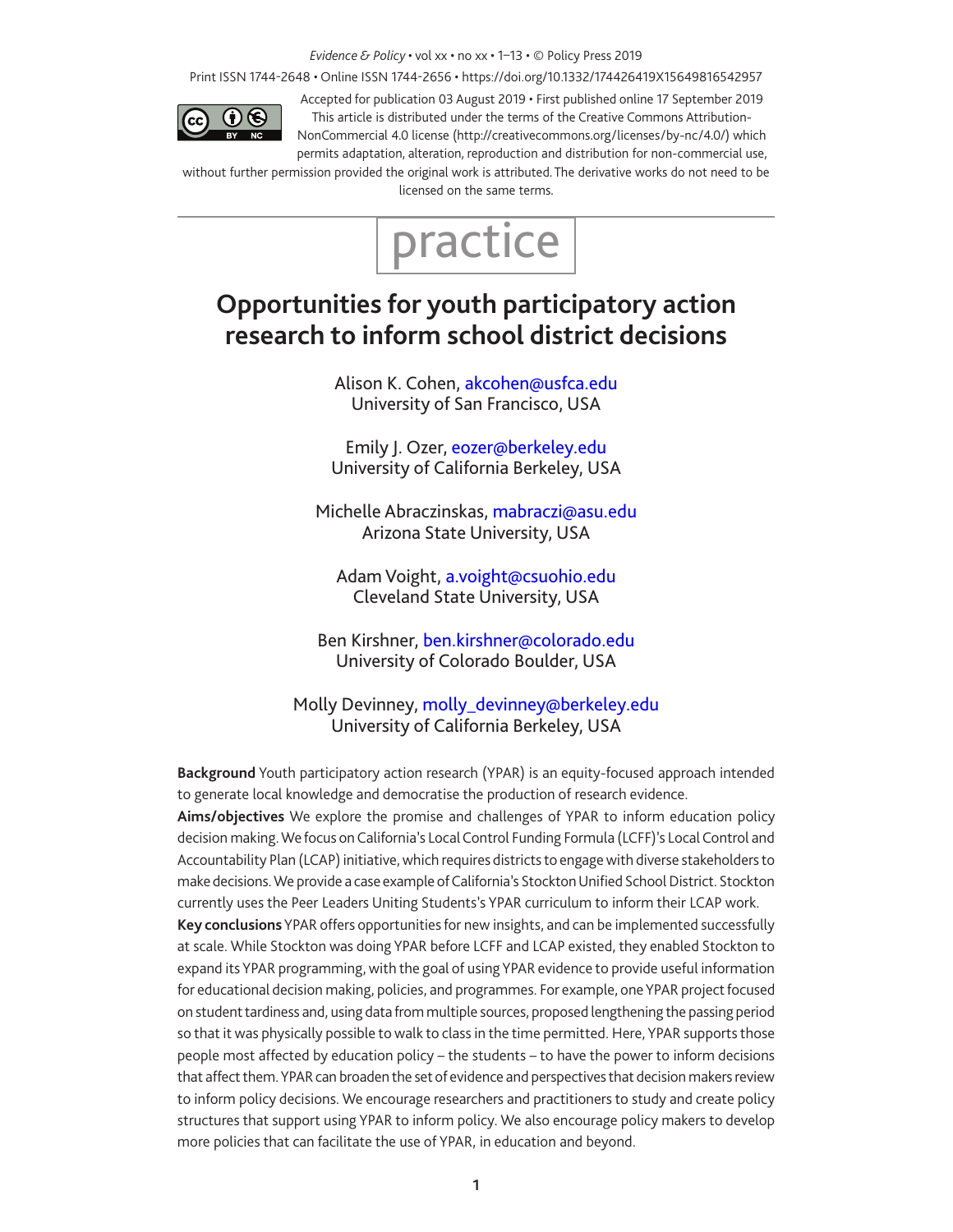**key words** education policy • equity • youth participatory action research • youth

#### **key messages**

- In youth participatory action research (YPAR), youth conduct research relevant to their lives.
- In California, there is an education policy that encourages community engagement with local data.
- YPAR can be implemented at scale, and should be used to generate policy-relevant data.
- YPAR can offer new insights, different from traditional research, to policy conversations.

To cite this article: Cohen, A., Ozer, E., Abraczinskas, M., Voight, A., Kirshner, B. and Devinney, M. (2019) Opportunities for youth participatory action research to inform school district decisions, *Evidence & Policy*, vol xx no xx, 1–13, DOI: 10.1332/174426419X15649816542957

Interest in both the use of evidence in education policy and youth-led research is increasing (Ozer et al, pending; Tseng and Nutley, 2014). Youth participatory action research (YPAR) evidence is typically not used to inform policy, but could be. We explore YPAR's promises and challenges for creating rigorous, relevant, youth-generated evidence to inform educational policies and practices. We focus on California's LCAP (Local Control and Accountability Plan) and LCFF (Local Control Funding Formula) initiative, which requires that school districts seek stakeholder input in their work towards more equitable student outcomes.

LCAP/LCFF is an important innovation to incentivise using stakeholder-generated evidence to inform policy. However, few have studied how locally-generated evidence can be integrated into education policy processes. Here, we present a case example of how one school district implemented a strategy to use student-generated evidence (YPAR) to inform their LCAP.

# **Youth participatory action research**

YPAR, a form of Community-Based Participatory Research (Wallerstein et al, 2017), engages youth as researchers with unique insights from lived experiences (Libby et al, 2005), often with scafolding by adults (Anyon et al, 2018), as part of a youth-driven, power-sharing partnership. YPAR is committed to equity by including youth from historically marginalised populations. Youth conduct research on relevant topics in a cyclical, iterative process. They often present their fndings to stakeholders, advocating for research-informed policy and/or programme action.

A key YPAR component is transformational change. YPAR can result in changes in systems, adults, and participating youth. Well-implemented YPAR projects often conclude with action-oriented presentations to relevant decision makers. These interactions offer a rare, critical way for youth to inform policy (Kirshner, 2015), but this potential is not always realised. YPAR projects' policy impacts vary widely, partly due to entrenched biases against youth as legitimate political actors, ambiguity about proposed actions, and/or limited mechanisms to ensure YPAR evidence informs decision making (Su, 2010; Ozer and Wright, 2012; Kirshner, 2015). YPAR projects lead to smaller-scale, school-level changes (for example, to curricula, school meals) more often than organisational and community-level changes (Shamrova and Cummings, 2017). Changes in participants also occur, such as adults' perceptions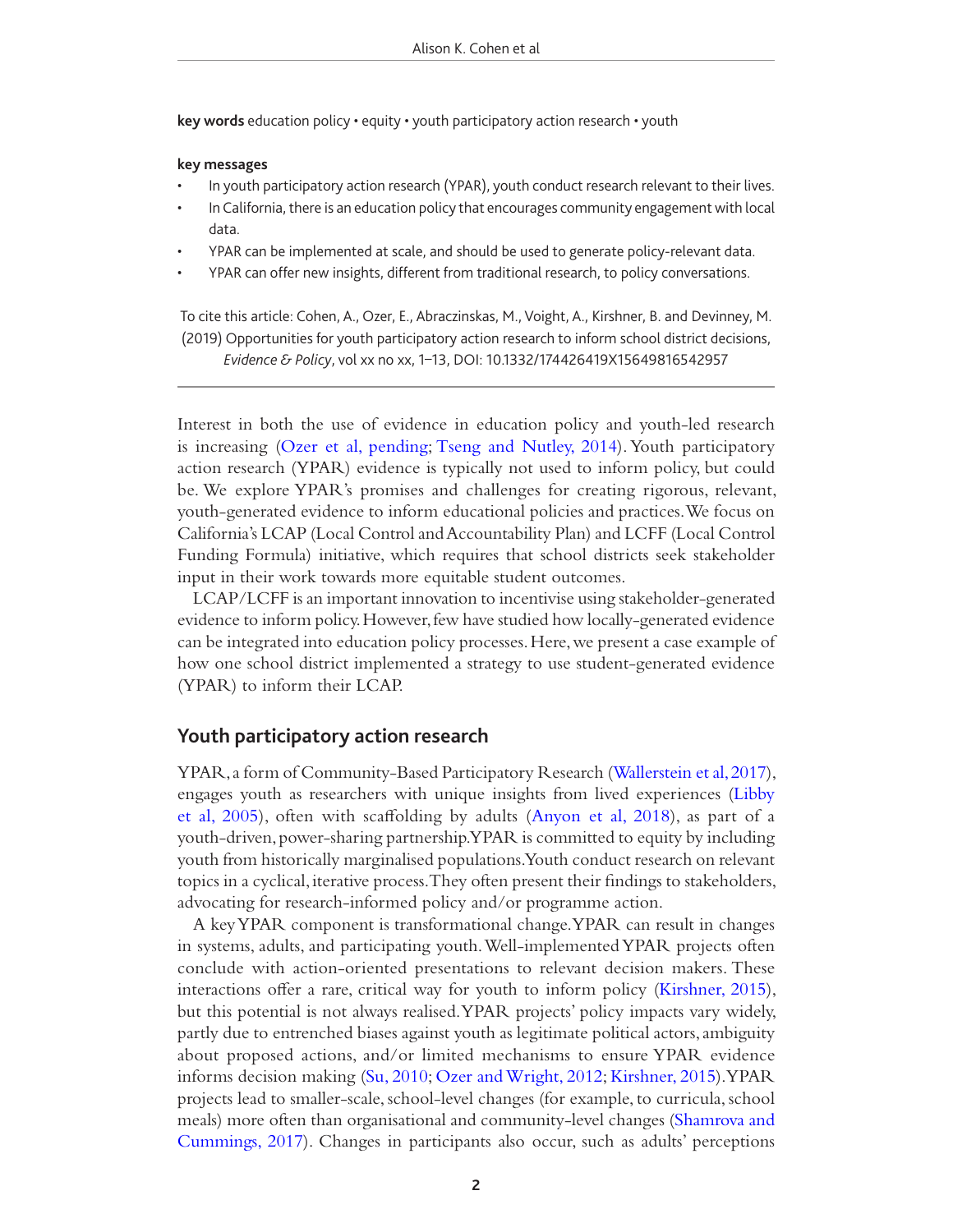of youth power, increased youth empowerment and positive youth development (Shamrova and Cummings, 2017; Anyon et al, 2018).

## *How YPAR can inform policy making*

Conditions that increase the likelihood of research use in policy making are: building trusting, strong researcher-practitioner relationships; triangulating research with local, practice-based expertise; providing timely, useful, and locally-relevant research; and including practice recommendations (Dagenais et al, 2012; Asen et al, 2013; Palinkas et al, 2014; Tseng and Nutley, 2014). YPAR projects have many of these conditions. YPAR is: conducted in collaboration with school and/or district practitioners, responsive to local issues, and parlayed into recommendations for action. Additionally, YPAR can leverage students' insider status to enhance study validity (Kirshner et al, 2011; Ozer and Wright, 2012); this is especially helpful when studying sensitive topics (for example, mental health, school climate). Local data, practical suggestions, and valid student perspectives obtained through YPAR can be used to modify or create new policy.

# **YPAR and LCAP in California**

We present a case example of YPAR implemented in a sizeable, diverse school district (Stockton, California), and how they use YPAR-generated evidence to inform decision making for California's LCFF and LCAP. First, we systematically review the literature to provide an overview of LCAP and LCFF, which created a context supportive of using YPAR evidence. Then, we detail Stockton Unifed School District ('Stockton')'s experience.

## *Education policy context*

Most US education decisions happen at the municipality, known as 'school district', or state levels, rather than federally (Asen et al, 2013). Historically, education policy has seesawed between community and expert perspectives; in the last century, expert perspectives have dominated (Tyack, 1974). Evidence-based and data-driven decision making are increasingly common in education (Datnow and Hubbard, 2016).

California is the largest US state by population (US Census, 2017). It is at the forefront of US demographic shifts, including being more racially/ethnically diverse. Substantial inequities in student opportunities and outcomes exist in California (for example, see Kucsera et al, 2015). In 2013, the California state legislature, aiming to achieve more equitable student outcomes, mandated parent and community stakeholder input into the LCFF and LCAP. LCAP requires that schools create stakeholder networks that meet regularly and collect data monthly. LCFF requires that district budgets be responsive to the families and students served. In the US, few policy structures require youth participation (Mitra et al, 2014). Even though LCFF and LCAP do not explicitly name youth as community stakeholders, this nod to youth participation remains notable.

To our knowledge, no research has examined how to sustainably generate authentic, representative youth input through YPAR to inform educational decision making. YPAR can be useful because anecdotal (versus research-informed) youth input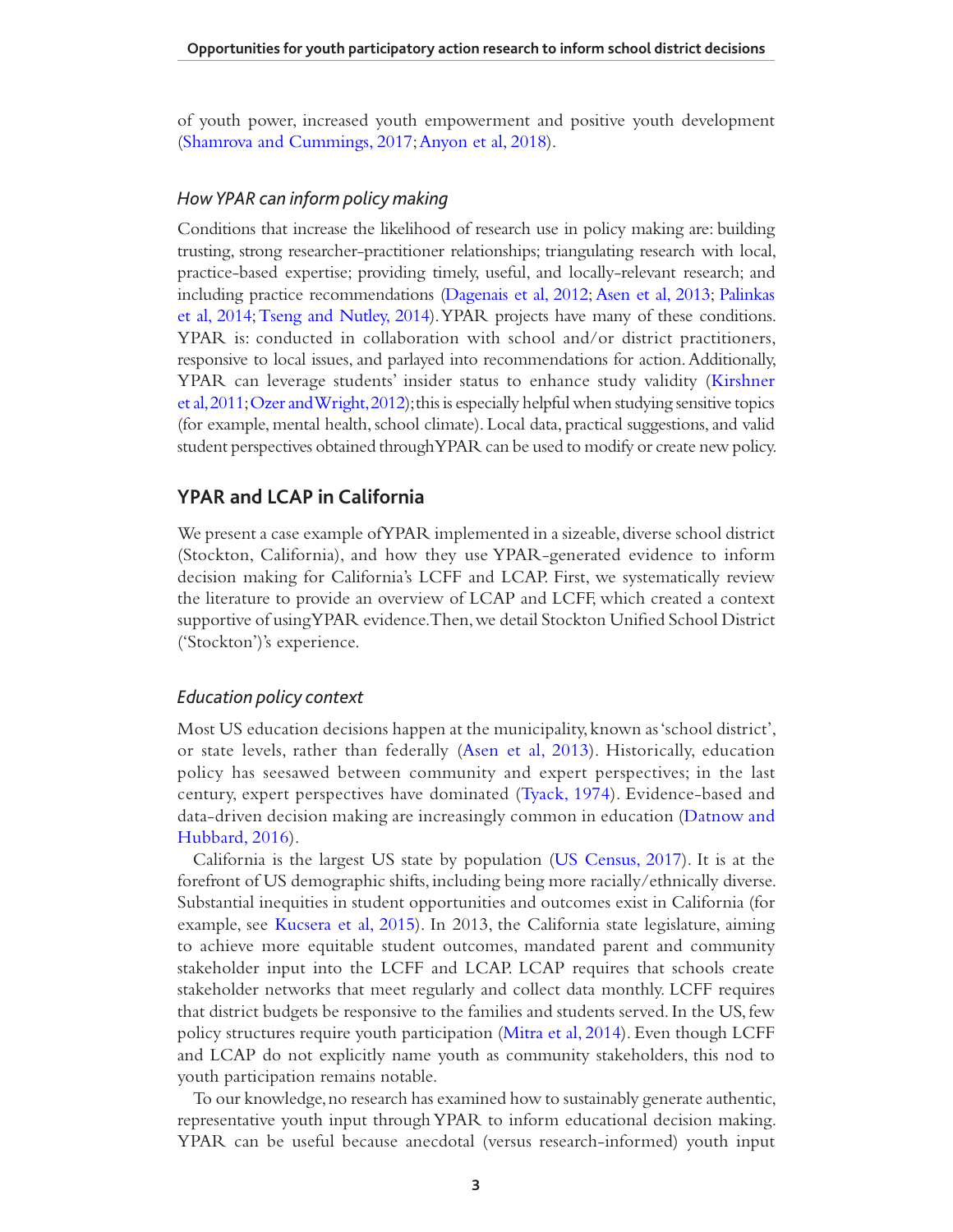could lead to simplistic and/or reactive policies. However, structures rarely exist to systematically use YPAR evidence to inform decision making.

#### *Research on California's LCAP and LCFF*

We systematically reviewed the literature in Google Scholar in July 2018, using the search terms: 'local control and accountability plan', 'schools', 'LCAP', and 'LCFF'. We found four peer-reviewed articles and six non-peer-reviewed reports.

Of the peer-reviewed articles, only one tackled community engagement (Heilig et al, 2017). It evaluated how LCAPs and LCFF met English learners' needs. Most districts obtained feedback from their (required) English learner stakeholder committees, but few additional stakeholders, on LCAP drafts. (The other papers (Heilig et al, 2014; Affeldt, 2015; Menefee-Libey and Kerchner, 2015) focused on LCAP and LCFF's funding implications.)

Six non-peer-reviewed reports (Hahnel, 2014; Humphrey and Koppich, 2014; Knudson, 2014; Blum and Knudson, 2016; Knudson, 2016; Terriquez et al, 2016) reported on LCAP implementation and adult stakeholder engagement. They documented LCAP's cumbersome nature and difficulties engaging community stakeholders, especially parents (Hahnel, 2014; Humphrey and Koppich, 2014). Overall, districts struggled early on with meaningful community engagement.

Only one report, Terriquez et al (2016), focused on youth engagement; high school students were involved in LCAPs via community-based organisations. Involvement took many forms (for example, attending school board meetings, town halls, and advisory committees; assessing student needs). Youth advocated for funding for high-need students, academic support, parent engagement, and institutionalising student voice.

LCAPs sought to engage communities. However, budgeting and deadlines took precedence, the LCAP was burdensome, and youth engagement was rare (Blum and Knudson, 2016; Humphrey and Koppich, 2014; Knudson, 2016). Districts did seek to increase adult stakeholder engagement, through providing childcare, meetings at convenient locations and times, and translators (Humphrey and Koppich, 2014), and expressed a desire to increase their capacity for meaningful stakeholder involvement (Knudson, 2016).

# *YPAR and LCAP in Stockton*

YPAR can elicit youth-generated evidence for the LCAP as part of eforts to achieve stakeholder involvement in decision making. Yet most California school districts have not systematically engaged youth. Stockton's implementation of the Peer Leaders Uniting Students (PLUS) programme, a YPAR experience, is an illustrative case of systematic youth engagement with LCAP implications.

## *Case example methods*

The Stockton case example draws from semi-structured conversations that Cohen, Ozer, and Abraczinskas in August 2017 through May 2019 with leaders of Stockton's PLUS work: PLUS founder John Vandenburgh, Jillian Glende, Stockton's PLUS programme coordinator, and Reyes Gauna, Stockton's assistant superintendent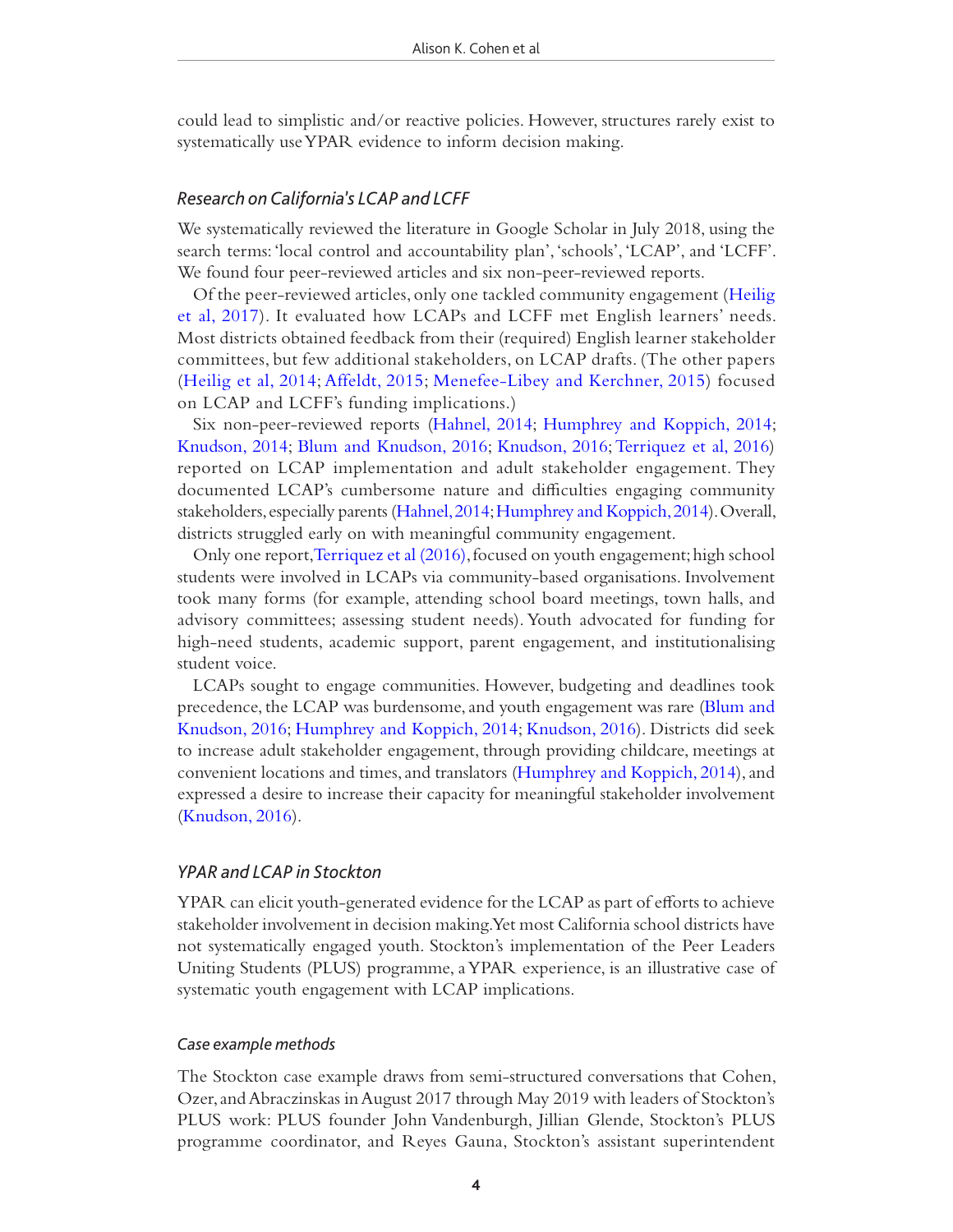overseeing educational support services (including PLUS). We used general prompts to discuss PLUS, YPAR, and LCAP, probing further with follow-up questions. Responses were recorded using handwritten notes and analysed to narratively depict what occurred.

The University of California Berkeley's Institutional Review Board (responsible for ethical research conduct) deemed this study exempt from review, as all participants discussed topics related to their professional responsibilities. We told participants that we would use this information for publication purposes. No study authors are involved in developing or implementing PLUS.

## *Stockton*

The city of Stockton includes primarily residents of colour (78% are non-White) and has a median household income of approximately \$46,000 (US Census, 2018).

Stockton serves approximately 40,000 students, of whom 82% are high poverty and 29% are English learners. Almost all (93%) students are non-White (SUSD, 2018).

# *PLUS*

Former teacher John Vandenburgh developed the PLUS programme, which is currently implemented in 110 schools across 30-plus California school districts (Vandenburgh, personal communication, 2018). In PLUS classes (typically electives) and clubs, students conduct a version of YPAR (Vandenburgh, personal communication, 2017). PLUS students work in monthly YPAR cycles, developing research questions based on perceived student issues and collecting data to identify areas of need. They survey and conduct focus groups with their classmates, develop an action plan to address student need informed by their fndings, and hold a student forum to obtain feedback from peers and brainstorm next steps for activities or an intervention to address the need. PLUS seeks to help diverse students develop meaningful collaborative relationships, both through the YPAR process and via youth-selected interventions to improve school connectedness, with the goal of promoting youth voice in school and district policy conversations and using youth-generated fndings for LCAP/LCFF-related data-based decision making (Vandenburgh, personal communication, 2017). Before starting PLUS, educators must attend multi-day training and agree to use a survey to assess school climate and track the progress of interventions implemented to address research-identifed issues.

Stockton began implementing PLUS in December 2012 with 6th to 12th grade students (Gauna, personal communication, 2018) to address school climate issues (Vandenburgh, personal communication, 2018), and has expanded since to 1000-plus students at 49 kindergarten through 8th grade and high schools. Almost all (95%) PLUS students were people of colour. Across Stockton, through PLUS, 28,203 students provided survey data and 8,925 provided forum data (Glende, personal communication, 2018).

In Stockton, students can participate in PLUS in a college-preparatory class (29 schools) or a club (20 schools) (Glende, personal communication, 2018). Students are admitted to PLUS based on their ability to be peer infuencers. They learn confict resolution and trauma-informed restorative practices to reduce bullying and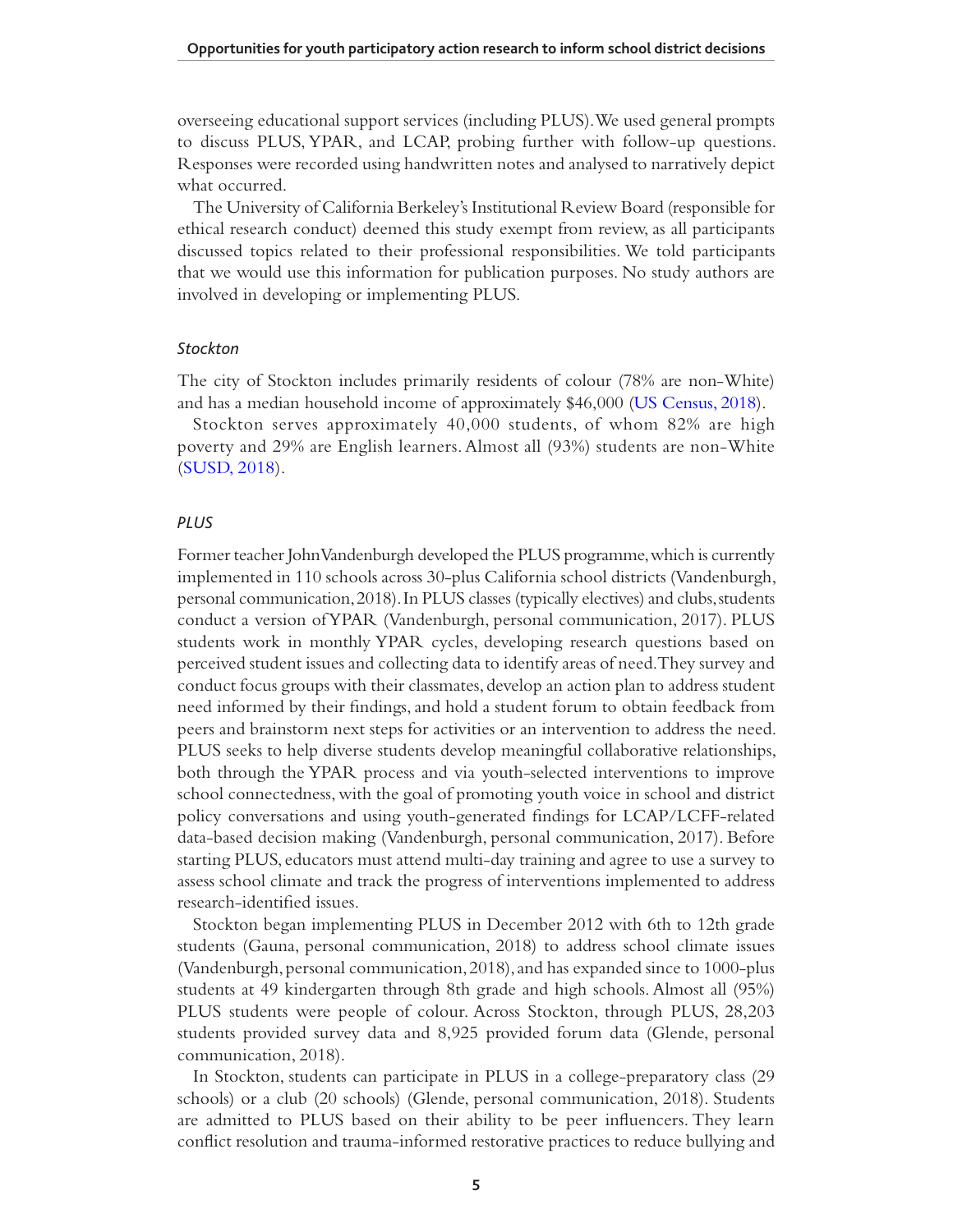improve school climate through connections with Stockton's larger school-wide positive behaviour and intervention supports (SW-PBIS) programme. In Stockton's modifcation of SW-PBIS, PLUS students model the positive behavioural norms and conduct YPAR to inform data-based decisions to select prevention and targeted supports to meet their peers' needs. Furthermore, the identifed needs and activities are integrated into the LCAP for additional funding.

#### *Intersections between LCAP and PLUS in Stockton*

PLUS and LCAP share two goals relevant to citizen expertise informing policy: community engagement and generating local evidence. They also share the goal of serving higher-need student populations. Given these overlaps, Stockton made PLUS part of its LCAP strategy, which facilitated PLUS's expansion.

PLUS aligns with LCAP's priority of stakeholder (including youth) engagement. Stockton leadership viewed PLUS as a way to meaningfully communicate with students and adults, including for LCAP purposes (Gauna, personal communication, 2018). LCAP's mandate allowed Stockton to justify using LCAP funds to expand PLUS and hire a PLUS coordinator to oversee district-wide PLUS implementation, support student engagement, and share PLUS data with decision makers (Glende, personal communication, 2018).

Student-generated data supplements traditionally-gathered data to inform the LCAP. The California Healthy Kids Survey is only conducted biennially. Stockton supplements this with PLUS school climate data (gathered thrice yearly by school staf and monthly by students) when developing LCAP plans and monitoring outcomes. For consistency for LCAP planning, Stockton required that all PLUS surveys include the same core questions. While YPAR typically is youth-led, this adaptation aligned with the LCAP mandate, substantially increasing institutional support for PLUS. Importantly, students could administer survey questions for their research area of interest monthly to peers during a forum, and generate their own questions. Data from both the staf-administered and student-administered surveys were analysed to inform data-based decisions about student need and interventions to improve student outcomes, including those targeted in the LCAP. PLUS students analysed data with an equity lens by examining subgroups to help identify specifc and unique needs for the LCAP-identifed vulnerable groups.

LCAP encouraged interest in non-academic outcomes, including school climate, attendance, and suspensions. In one PLUS class's YPAR project, PLUS students analysed survey data and identifed attendance, especially tardiness, as problematic. They examined data on factors linked to attendance and conducted a forum with students who were chronically absent/tardy. They discovered a barrier to on-time attendance; the between-class passing period was too short. PLUS students conducted school-wide surveys to learn more, and presented the fndings to school administrators, who tried and failed to walk a student schedule on time. PLUS students advocated for a longer passing period to reduce student tardiness to administrators, school staf, and the counselling team. There will be a trial with interested teachers to assess the impact of an extended passing period this year (Glende, personal communication, 2019).

Students have informed Stockton's LCAP in many ways. In response to concerns about bullying, PLUS students participated in a 'no one eats lunch alone' activity to build new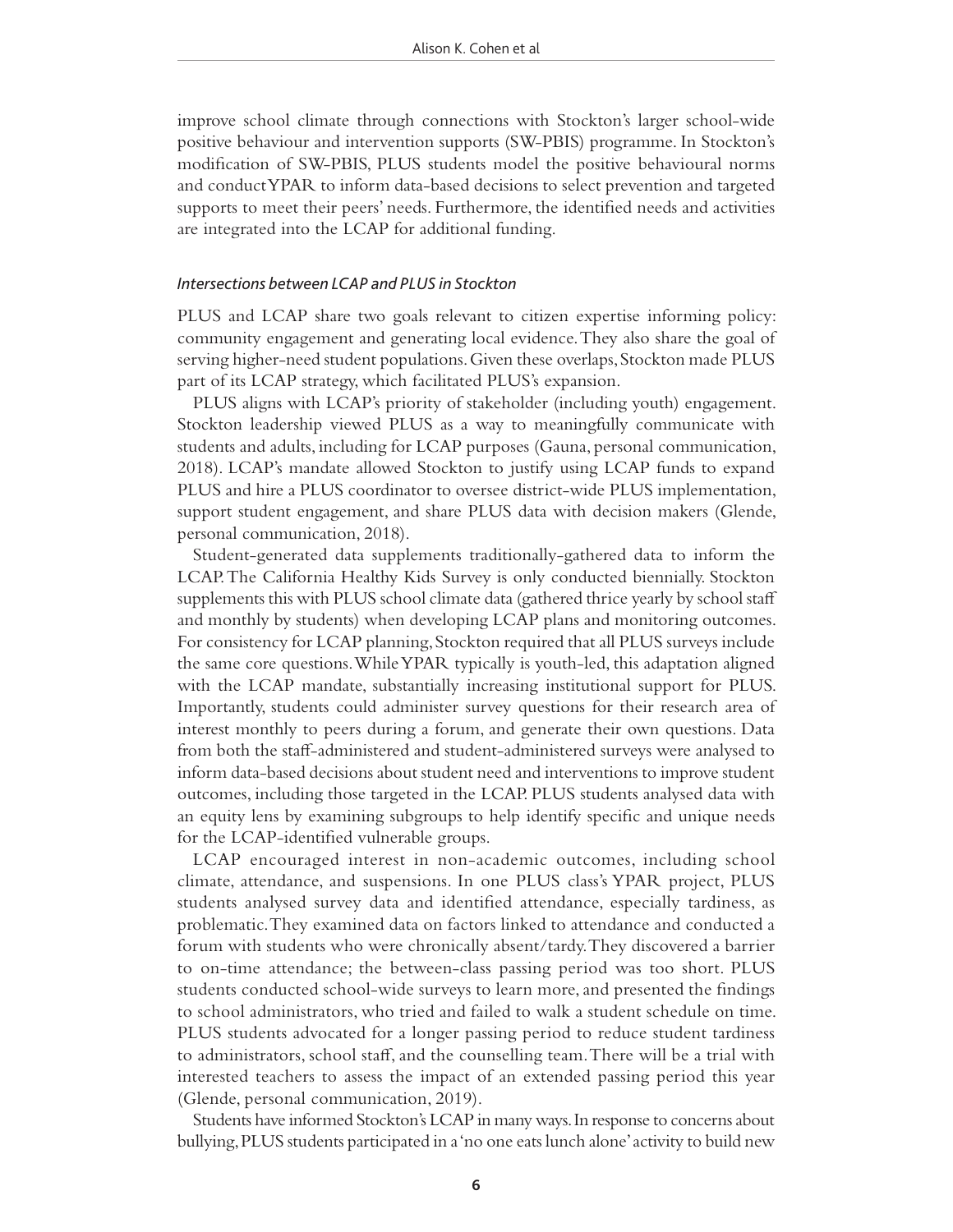relationships and mutual understanding. Students also advocated for the basic needs of foster youth and youth experiencing homelessness, which are populations specifcally targeted in the LCAP. Finally, survey results identifed that students wanted increased funds for engagement activities, which led to more funding for PLUS, as an identifed LCAP service to promote engagement. Overall, PLUS students' research helped Stockton understand student needs and support student-led activities to address them.

# **Discussion**

YPAR provides an approach for the service users and citizens most directly afected by education policy – the students – to generate evidence to inform policy. Well-implemented YPAR projects have no tension between the 'best' evidence and the evidence generated through community engagement: YPAR can generate valid evidence and offer new insights that might otherwise go unstudied. While YPAR may be time- and resource-intensive, the Stockton case example demonstrates that embedding YPAR (or, at minimum, YPAR as implemented via PLUS) into routine district decision making is possible.

In Stockton, youth specifcally aimed to improve school climate-related outcomes via YPAR. They used data to identify high-need student populations and then selected interventions to improve their outcomes. For example, students created interventions to support foster youth and youth experiencing homelessness, and used their research fndings to work with school stakeholders to improve attendance, an LCAP priority outcome.

We posit that YPAR can be used to inform the LCAP while still maintaining its three key principles: inquiry-based, participatory, and transformative. Students conducted monthly research cycles and used data to develop activities for high-need student subpopulations. The research and interventions were student-designed and student-led, with adult support. System-level transformative changes happened in the form of improved student-teacher relationships, plans to support students with class transitions, and support for students in greatest need. Additionally, based on both the California Healthy Kids Survey and the district survey, school climate changes have occurred since PLUS implementation began, including reduced bullying and suspension rates, improved attendance, and students reporting feeling safe at school (Glende, personal communication, 2018). Transformative change also occurred for youth participants: a recent graduate speaks often at Stockton community events about how PLUS impacted him. He enjoyed and beneftted from helping his peers, and wanted to continue helping others post-graduation. He frst got a job with county behavioural health as a facilitator, and now coordinates a youth programme. He reported that PLUS made him begin to see himself as a leader when no one else (including himself) saw that in him. Participating in PLUS led him to integrate leadership into his self-concept, and to take the skills he learned in PLUS and apply them to beneft his community.

# *Use of YPAR evidence for policy*

Our Stockton example demonstrates a case of YPAR generating evidence relevant for district decision making, in the context of a state-wide policy that mandates the inclusion of parent stakeholder participation and encourages the input of students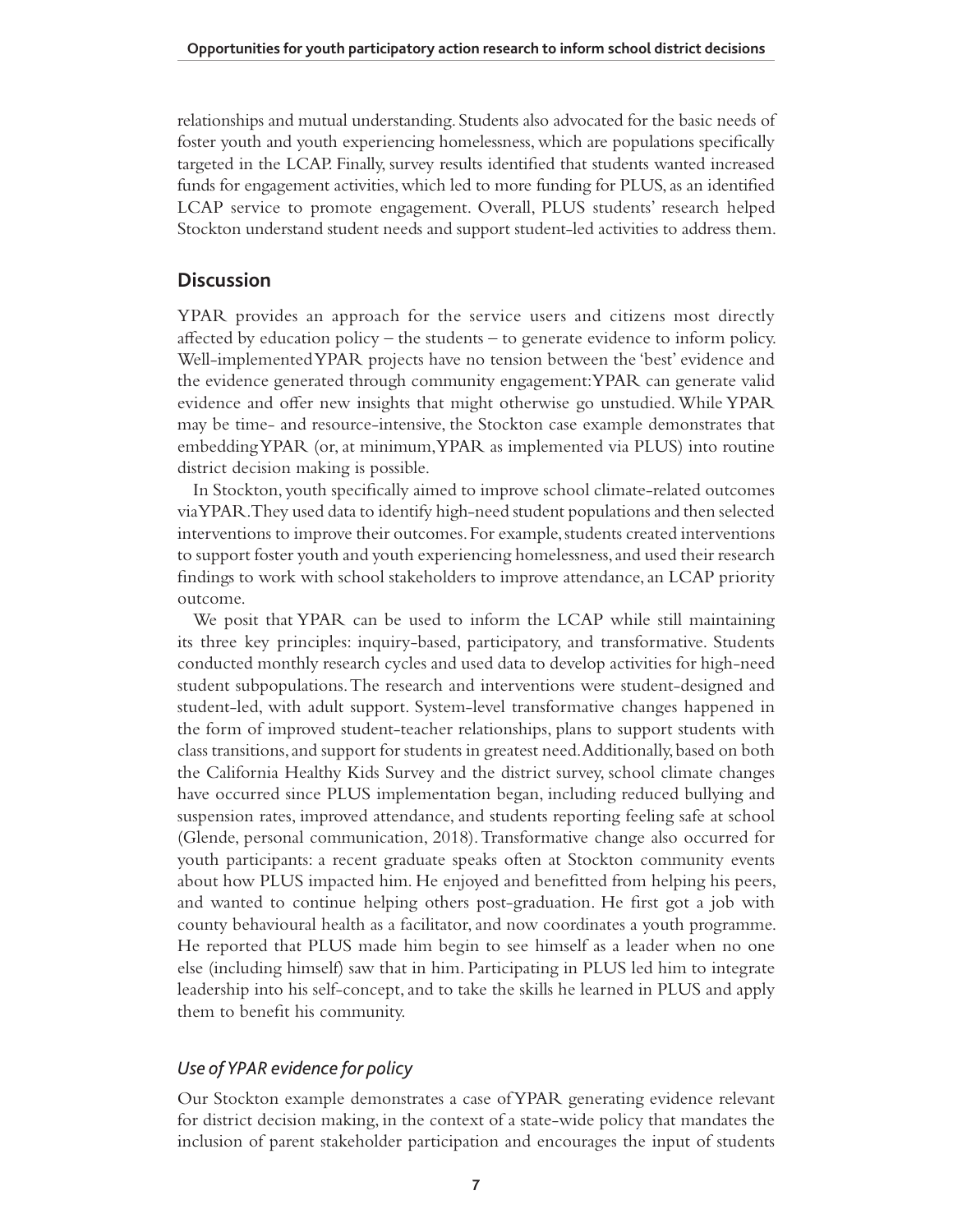into decision making. Importantly, like YPAR, the overarching goal of LCAP/LCFF is to promote equity.

In this Stockton case, student-generated YPAR evidence aligned with the conditions that facilitate research use in education (Dagenais et al, 2012; Asen et al, 2013; Palinkas et al, 2014; Tseng and Nutley, 2014). First, there were strong relationships between the researchers (PLUS students) and the practitioners (Stockton school leaders and administrators), as evidenced by multiple points of communication and mutual respect. There were also positive relationships, as teachers sought to improve their relationships with students when they learned that students' feelings of connection were incongruent with their own. The boundaries experienced by university-based researchers and district staf were not evident (although diferent, student-adult boundaries present their own considerations). Second, research evidence was regularly triangulated with local and practical expertise. They obtained feedback from other students monthly about progress and areas for improvement; youth were experts on their own experiences. Third, Stockton decision makers had the capacity to use the research, which was typically simple descriptive statistics in familiar formats. Fourth, PLUS students' research was rooted in local issues, as students conducted research to identify activities to directly beneft students who were in need, making it clearly relevant to Stockton, and the monthly cycles meant research was conducted in a timely manner. Last, students did YPAR for practical reasons, as they almost always took action (via an activity or intervention) based on the fndings. Due to these characteristics, PLUS students could overcome many of the common barriers to the use of research evidence in education policy making. Most Stockton staf treated PLUS students as legitimate researchers, were enthusiastic about PLUS research, and used it in decision making.

YPAR can offer new insights, potentially leading to better education policy decisions. For example, traditional decision makers may focus on macro, system-level concerns (and so may only seek evidence at that level), whereas youth can reveal the nuances of the policies in action, which can lead to new solutions (like the tardiness example).

While YPAR evidence can inform organisational and systems change, it rarely informs policy change. California's LCAP implementation provided opportunities for youth voice via YPAR to be heard by policy makers, since LCAP requires both evidence and community engagement. Although Stockton implemented PLUS programming before LCAP, LCAP facilitated YPAR's expansion through increased funding and decision maker interest. Stockton shows how YPAR can be integrated into LCAP. California's LCAP policy created a policy structure that incentivises the use of YPAR.

# *Challenges and lessons learned*

There were strengths, challenges, and lessons learned in this work. First, students were primarily the change makers. Because projects were youth-led, oftentimes non-PLUS school staf were unfamiliar with them. One solution was to have youth present during staff meetings, but scheduling is difficult. When students do present, they often discuss actions they are already taking versus requesting adult support. Second, doing high-quality YPAR is time-intensive, and difficult with other competing priorities. A PLUS class, rather than a club, works best to ensure consistent YPAR cycles. Additionally, buy-in from administration and invested, compensated PLUS teachers,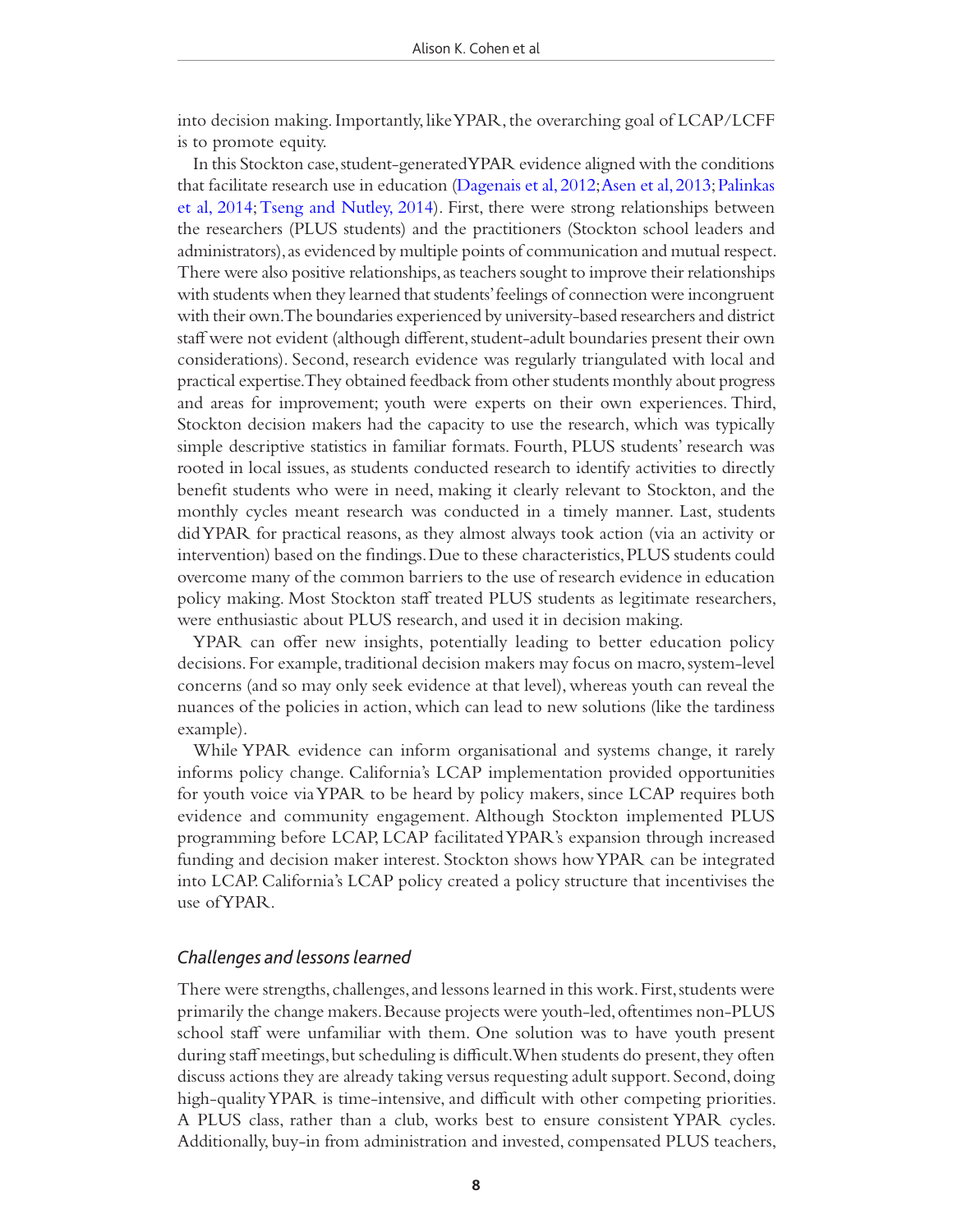is key for success. Third, a barrier related to the LCAP itself is that it is cumbersome. Though youth-generated evidence informs the LCAP, youth do not actually participate in writing or updating it. Rather, the PLUS coordinator integrates the student fndings. Ideally, youth would collaboratively draft the LCAP. Finally, community visibility plays an important role, as non-public schools in Stockton now implement PLUS because of its positive publicity.

#### *Scaling up YPAR*

Since policy structures like LCAP can provide opportunities for YPAR, we must think about how to scale YPAR. Many YPAR programmes are in a single classroom/after-school setting (Kirshner et al, 2011; Lindquist-Grantz and Abraczinskas, 2018); some are in multiple schools within a district (Ozer and Wright, 2012). PLUS is a rare US YPAR programme operating across multiple districts. Some action civics programmes – an approach related to YPAR that emphasises civic action – operate across multiple districts in multiple states (Cohen et al, 2018). Stockton's PLUS experience shows how high-quality YPAR can be implemented at scale district-wide.

YPAR's expansion in Stockton is partly due to word of mouth by PLUS champions and observations of its success during PLUS summits, where youth present on their work to school and community leaders. Scaling up in Stockton also occurred because the district's survey is mandated for LCAP reporting. When schools use the survey, though unnecessary, they often also use other PLUS components.

YPAR initiatives beyond California (and therefore without LCAP/LCFF) offer other means for scaling up and using YPAR evidence. The Cleveland, Ohio, school district mandated student advisory committees in secondary schools. These committees use survey data collected biannually from all high schoolers to identify problems and recommend solutions. They develop and share recommendations with school administrators (monthly) and district leadership (quarterly). Student committees also evaluate interventions they recommend, and register their fndings in the district's evidence-based practice repository used to inform programming.

Denver, Colorado's Student Voice and Leadership programme supports high school student teams, led by teacher-coaches in after-school or elective classes, to do biannual YPAR cycles to identify issues at their schools, do research, identify policy solutions, and present recommendations to school and district decision makers. They support students developing high-quality, evidence-based policy arguments (Kirshner et al, 2017).

# *Future research directions*

First, we focused specifcally on documenting the perspectives of adults involved in the generation and use of YPAR evidence to inform decision making. We encourage future researchers to also interview YPAR participants.

Second, researchers should study the process of youth engagement in policy decision making, and elucidate efects on youth, schools, and education policy. Researchers could study youth involvement in LCFF/LCAP implementation, to explore if districts engage youth, if youth are as involved as other community stakeholders (for example, families), and strengths/areas for improvement. Researchers could also study how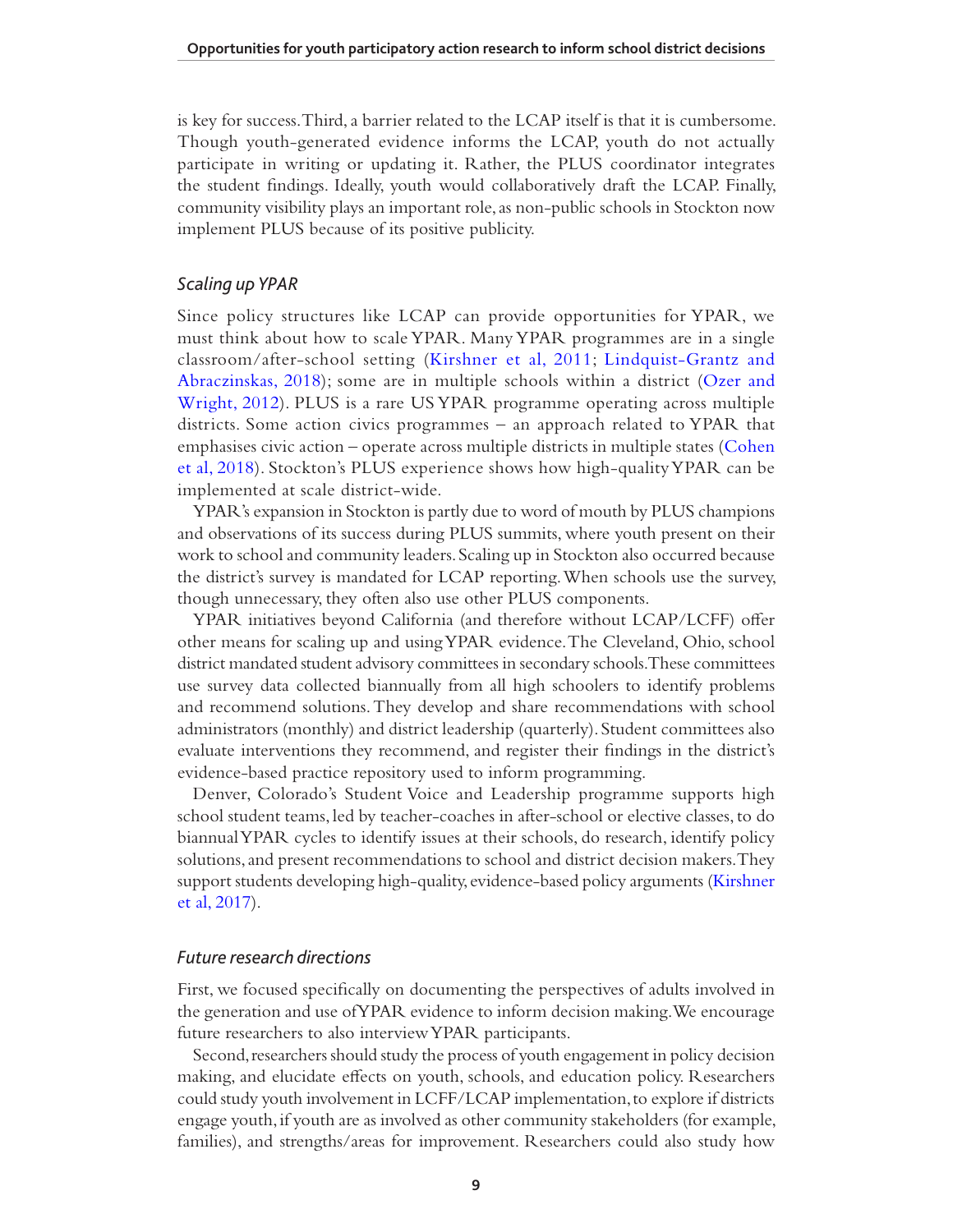strictly the LCAP requirements are enforced, and whether youth involvement is enforced, as that may afect YPAR use.

Third, this case and other research raises broader questions about the relationship between young people's political power and the use of YPAR-generated evidence (Kirshner, 2015). For example, even LCAP does not specifcally mandate youth participation, but does require parent/family (that is, adult) participation. Future researchers should compare YPAR versus community-based research conducted by adults, to see if the evidence informs policies diferently and if these diferences are driven by political power disparities. We also encourage researchers to examine facilitators and barriers to the use of YPAR evidence in policy making.

Sometimes YPAR initiatives appear naïve, assuming a well-functioning democracy that wants to use the best data and prioritises youth needs. There are many examples worldwide where YPAR evidence is interpreted through other, less technocratic flters. Perhaps YPAR evidence, to be taken seriously, needs to be generated in the context of community organising or social movements that policymakers respect (Warren and Mapp, 2011). Padres and Jovenes Unidos utilised youth-generated evidence to change school discipline policies in Colorado, within a broader, multi-year organising efort (Kirshner, 2015). In South Africa, youth-generated data led to the adoption of school Minimum Norms and Standards, but holding policy makers accountable for its enforcement required an extended, multi-pronged approach (Watts et al, 2018).

# *Future practice implications*

We fnd that district- and state-level structures – for example, state laws, district support/stafng, an external non-proft organisation – help facilitate the spread of YPAR and use of YPAR-generated evidence. Both students and Stockton staf being involved in developing research questions and data collection tools facilitated Stockton's use of YPAR evidence.

Some practitioners resist scaling up YPAR because they perceive YPAR as burdensome. Stockton's district-level support structure facilitated school-level YPAR uptake, and PLUS provided curricular materials and other resources (for example, survey instruments); when possible, we encourage other districts to do the same. Additionally, YPAR helped Stockton address the LCAP compliance burden, perhaps creating a lower net burden. However, such external resources and forces do not always exist. At minimum, open-access resources (for example, yparhub.berkeley.edu) can support YPAR. Future researchers and practitioners should collaborate to explore if and how YPAR can be implemented at scale without partners like PLUS, support from school districts like Cleveland and Denver, and/or legislative mandates like LCAP/LCFF.

Finally, we encourage researchers and practitioners to explore how YPAR can be used elsewhere in California under LCAP/LCFF, and elsewhere in public school systems worldwide that may lack California's same direct incentives but could still beneft from youth insights. We also encourage policy makers to require youth participation in education decision making.

# **Conclusion**

YPAR democratically generates evidence. In addition to doing community-engaged, policy-relevant research, policy contexts that incentivise using YPAR can help, since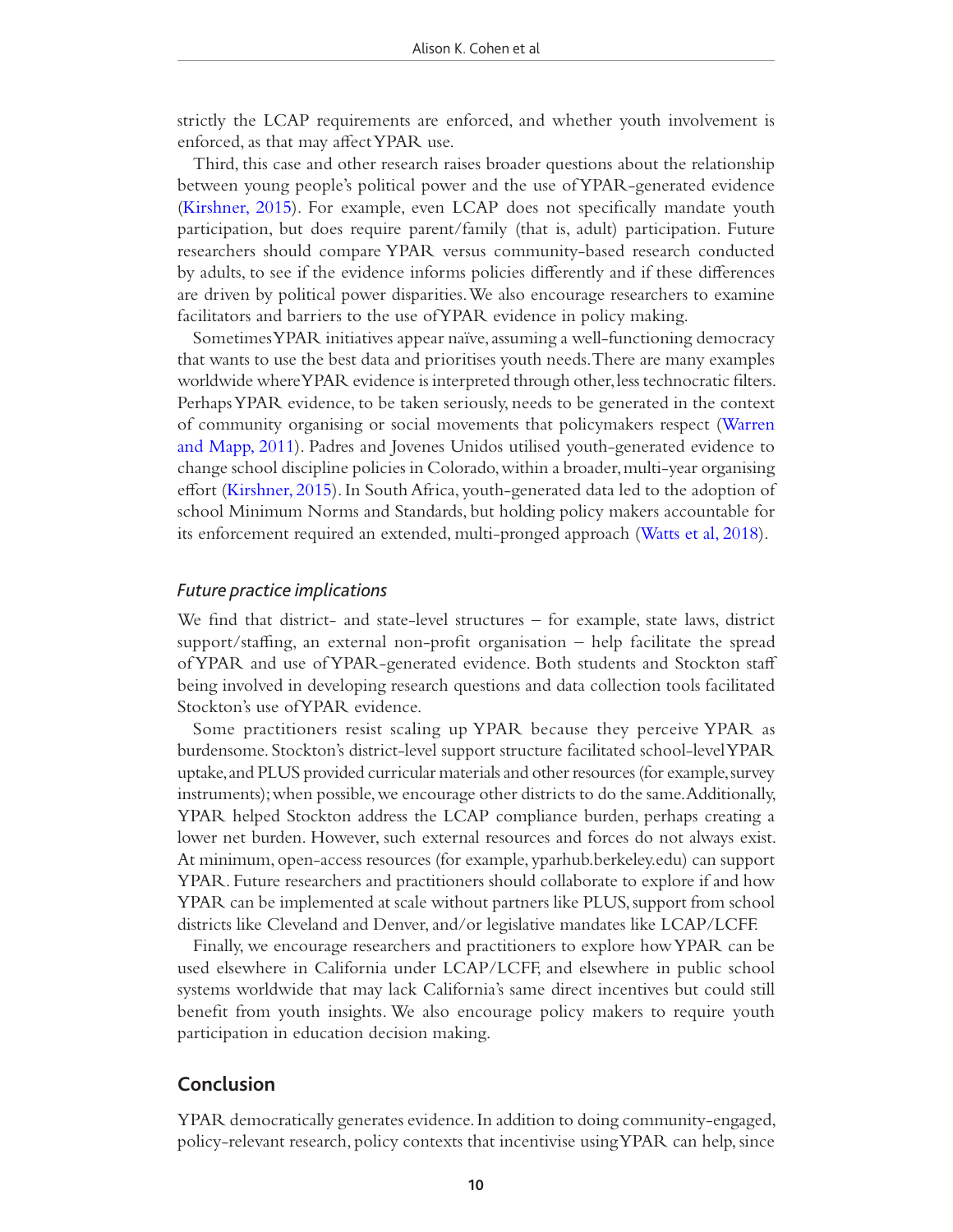many decision makers remain resistant to youth-generated evidence. California's LCAP/LCFF is a bright example of a policy whose mandate is community-engaged and evidence-based. We encourage researchers to study and practitioners to scale up the use of YPAR evidence, and urge policy makers to develop policies that encourage the use of YPAR in education and beyond.

# **Acknowledgments**

Abraczinskas's work on this paper was supported in part by a postdoctoral fellowship provided by the National Institute for Drug Abuse (T32DA039772-03) through the Psychology Department and the Research and Education to Advance Children's Health Institute at Arizona State University. We thank John Vandenburgh of Peer Leaders Uniting Students (PLUS) and Reyes Gauna and Jillian Glende of Stockton Unifed School District for sharing their insights. We thank Carl Olton, Jr, of University of San Francisco for research assistance. We thank the editors of the special issue (Jennifer Smith-Merry, Ellen Stewart, and Marc Geddes) for useful feedback.

# **Confict of interest**

The authors declare that there is no confict of interest.

# **References**

- Afeldt, J.T. (2015) New accountability in California through local control funding reforms: the promise and the gaps, *Education Policy Analysis Archives*, 23(23): doi: doi:10.14507/epaa.v23.2023.
- Anyon, Y., Bender, K., Kennedy, H. and Dechants, J. (2018) A systematic review of youth participatory action research (YPAR) in the United States: methodologies, youth outcomes, and future directions, *Health Education & Behavior*, 45(6): 865–78.
- Asen, R., Gurke, D., Conners, P., Solomon, R. and Gumm, E. (2013) Research evidence and school board deliberations: lessons from three wisconsin school districts, *Educational Policy*, 27(1): 33–63. doi: 10.1177/0895904811429291
- Blum, J. and Knudson, J. (2016) Implementing LCFF: possible solutions to emergent LCAP challenges. Policy and practice brief, *California Collaborative on District Reform*.
- Cohen, A.K., Littenberg-Tobias, J., Ridley-Kerr, A., Pope, A., Stolte, L.C. and Wong, K.K. (2018) Action civics education and civic outcomes for urban youth: an evaluation of the impact of generation citizen, *Citizenship Teaching & Learning*, 13(3): 351–68. doi: 10.1386/ctl.13.3.351\_1
- Dagenais, C., Lysenko, L., Abrami, P.C., Bernard, R.M., Ramde, J. and Janosz, M. (2012) Use of research-based information by school practitioners and determinants of use: a review of empirical research, *Evidence & Policy*, 8(3): 285–309.
- Datnow, A. and Hubbard, L. (2016) Teacher capacity for and beliefs about data-driven decision making: a literature review of international research, *Journal of Educational Change*, 17(1): 7–28. doi: 10.1007/s10833-015-9264-2
- Hahnel, C. (2014) *Building a more equitable and participatory school system in California: the local control funding formula's frst year*, Oakland, CA: Education Trust-West, www.edtrust.org/print/4531
- Heilig, J.V., Romero, L.S. and Hopkins, M. (2017) Coign of vantage and action: considering California's local accountability and school fnance plans for English learners, *Education Policy Analysis Archives*, 25: 15.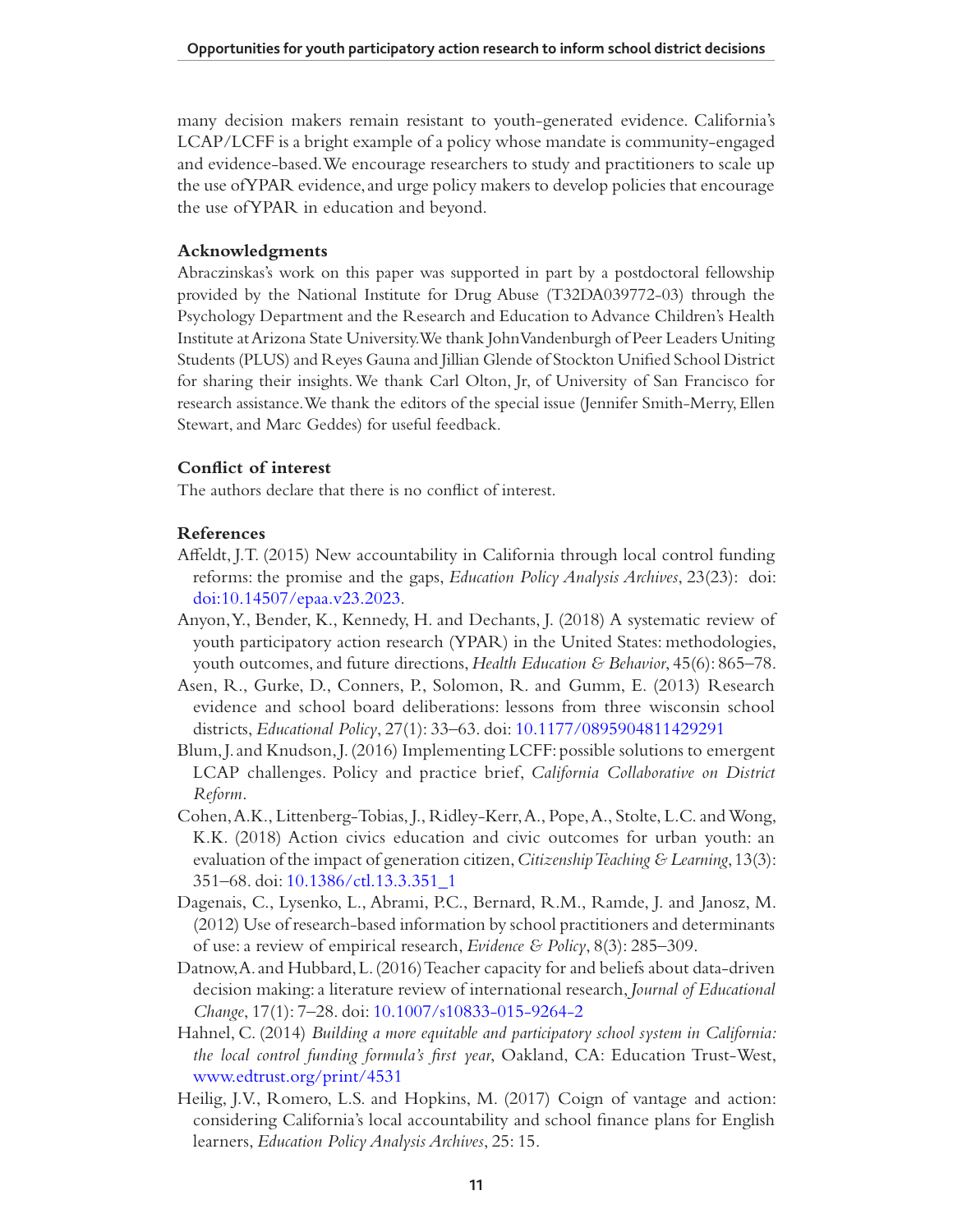- Heilig, J.V., Ward, D.R., Weisman, E. and Cole, H. (2014) Community-based school fnance and accountability: a new era for local control in education policy?, *Urban Education*, 49(8): 871–94. doi: 10.1177/0042085914558171
- Humphrey, D. and Koppich, J.E. (2014) *Toward a grand vision: Early implementation of California's local control funding formula*, Menlo Park, CA: SRI International.
- Kirshner, B. (2015) *Youth activism in an era of education inequality*, New York: New York University Press.
- Kirshner, B., Pozzoboni, K. and Jones, H. (2011) Learning how to manage bias: a case study of youth participatory action research, *Applied Developmental Science,* 15(3): 140–55. doi: 10.1080/10888691.2011.587720
- Kirshner, B., Zion, S. and DiGiacomo, D. (2017) Introducing the measure of youth policy arguments: an assessment tool to support action civics, *The Leader: Newsletter of the National Social Studies Supervisors Association*, 1(31).
- Knudson, J. (2014) Implementing LCFF: building capacity to realize the promises of California's new funding system. Policy and practice brief, *California Collaborative on District Reform*.
- Knudson, J. (2016) Implementing LCFF: communicating about district plans. Policy and practice brief, *California Collaborative on District Reform*.
- Kucsera, J.V., Siegel-Hawley, G. and Orfeld, G. (2015) Are we segregated and satisfed? Segregation and inequality in southern California schools, *Urban Education*, 50(5): 535–71. doi: 10.1177/0042085914522499
- Libby, M., Rosen, M. and Sedonaen, M. (2005) Building youth–adult partnerships for community change: lessons from the youth leadership institute, *Journal of Community Psychology*, 33(1): 111–20. doi: 10.1002/jcop.20037
- Lindquist-Grantz, R. and Abraczinskas, M. (2018) Using youth participatory action research as a health intervention in community settings, *Health Promotion Practice*, doi: doi: 10.1177/1524839918818831.
- Menefee-Libey, D. and Kerchner, C.T. (2015) California's frst year with local control fnance and accountability, *Education Policy Analysis Archives*, 23: 22.
- Mitra, D., Serriere, S. and Kirshner, B. (2014) Youth participation in US contexts: student voice without a national mandate, *Children & Society*, 28(4): 292–304.
- Ozer E.J., Abraczinskas, M., Voight, A., Kirshner, B., Cohen, A.K., Zion, S., Glende, J.R., Stickney, D., Gauna, R., Lopez, S.E. and Freiburger, K. (under review) Use of research evidence generated by youth: Conceptualization and applications in diverse U.S. K-12 educational settings.
- Ozer, E.J. and Wright, D. (2012) Beyond school spirit: the efects of youth-led participatory action research in two urban high schools, *Journal of Research on Adolescence*, 22(2): 267–83. doi: 10.1111/j.1532-7795.2012.00780.x
- Palinkas, L.A., Garcia, A., Aarons, G.A., Finno-Velasquez, M., Holloway, I., Mackie, T., Leslie, L. and Chamberlain, P. (2014) Measuring use of research evidence: the structured interview for evidence use (SIEU), *Research on Social Work Practice*, 26(5): 550–64. doi: 10.1177/1049731514560413
- Shamrova, D.P. and Cummings, C.E. (2017) Participatory action research (PAR) with children and youth: an integrative review of methodology and PAR outcomes for participants, organizations, and communities, *Children and Youth Services Review*, 81, 400–12. doi: 10.1016/j.childyouth.2017.08.022